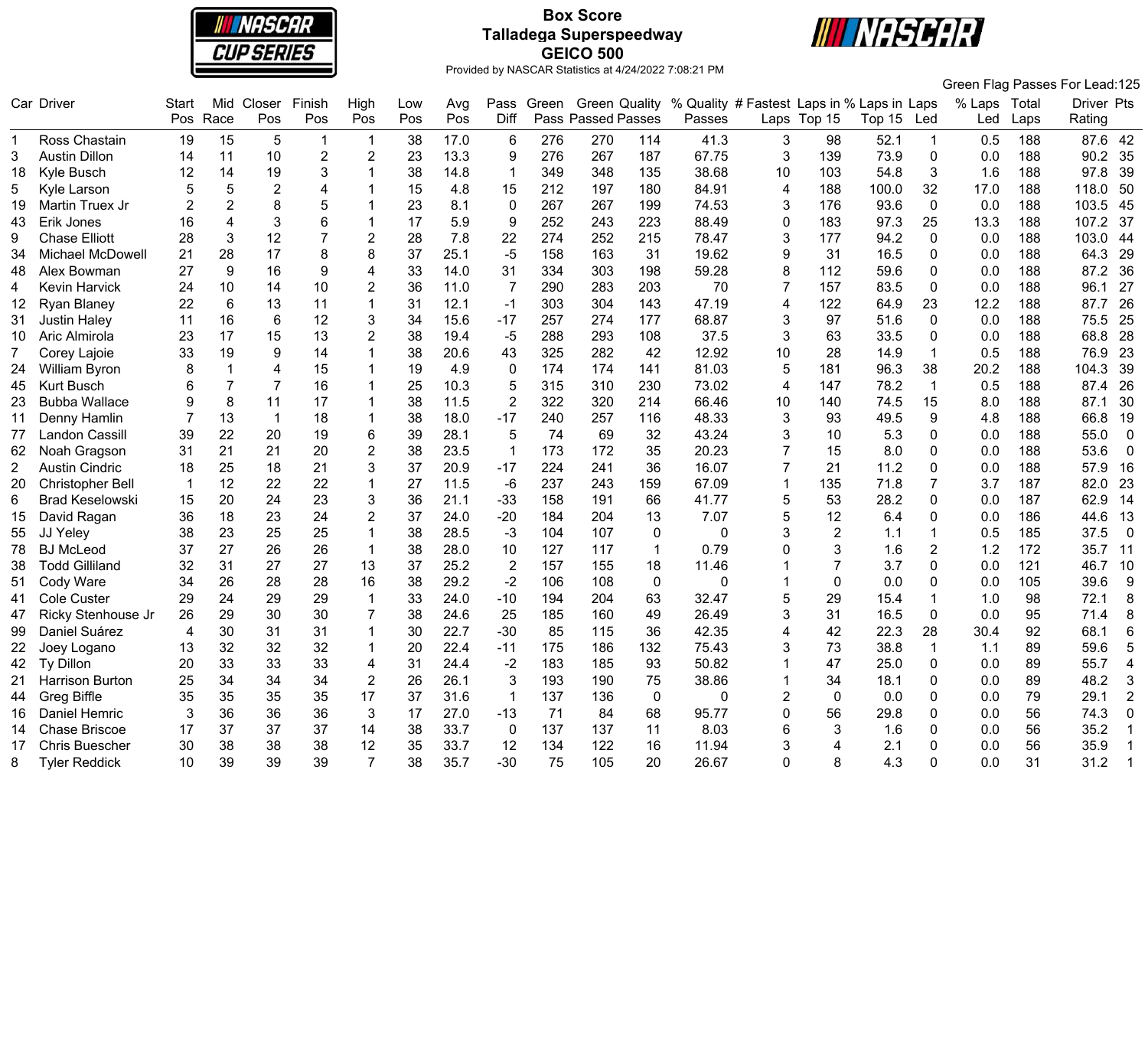**NASCAR CUP SERIES** 

#### **Average Running Position Talladega Superspeedway GEICO 500**



| Rank Car |                | <b>Driver</b>           | Team                                          | Finish Pos.    | Average Pos |
|----------|----------------|-------------------------|-----------------------------------------------|----------------|-------------|
| 1        | $\mathbf 5$    | Kyle Larson             | HendrickCars.com                              | 4              | 4.75        |
| 2        | 24             | William Byron           | <b>Liberty University</b>                     | 15             | 4.91        |
| 3        | 43             | Erik Jones              | U.S. Air Force                                | 6              | 5.94        |
| 4        | 9              | <b>Chase Elliott</b>    | <b>NAPA Auto Parts</b>                        | $\overline{7}$ | 7.76        |
| 5        | 19             | Martin Truex Jr         | Bass Pro Shops                                | 5              | 8.06        |
| 6        | 45             | <b>Kurt Busch</b>       | <b>Monster Energy</b>                         | 16             | 10.33       |
| 7        | $\overline{4}$ | Kevin Harvick           | Gearwrench                                    | 10             | 11.03       |
| 8        | 23             | <b>Bubba Wallace</b>    | McDonald's                                    | 17             | 11.46       |
| 9        | 20             | <b>Christopher Bell</b> | <b>DEWALT</b>                                 | 22             | 11.49       |
| 10       | 12             | Ryan Blaney             | Wurth                                         | 11             | 12.12       |
| 11       | 3              | <b>Austin Dillon</b>    | Bass Pro Shops / Tracker Off Road             | $\overline{c}$ | 13.31       |
| 12       | 48             | Alex Bowman             | Ally                                          | 9              | 14.02       |
| 13       | 18             | Kyle Busch              | <b>Interstate Batteries</b>                   | 3              | 14.79       |
| 14       | 31             | <b>Justin Haley</b>     | LeafFilter Gutter Protection                  | 12             | 15.59       |
| 15       | $\mathbf{1}$   | Ross Chastain           | <b>Moose Fraternity</b>                       | 1              | 16.98       |
| 16       | 11             | Denny Hamlin            | FedEx All in for Small Business               | 18             | 17.95       |
| 17       | 10             | Aric Almirola           | Smithfield \ IHOP                             | 13             | 19.41       |
| 18       | $\overline{7}$ | Corey Lajoie            | Raze Energy                                   | 14             | 20.63       |
| 19       | $\overline{2}$ | <b>Austin Cindric</b>   | Menards / Sylvania                            | 21             | 20.93       |
| 20       | 6              | <b>Brad Keselowski</b>  | <b>Castrol Carbon Neutral</b>                 | 23             | 21.05       |
| 21       | 22             | Joey Logano             | Shell Pennzoil\Autotrader                     | 32             | 22.36       |
| 22       | 99             | Daniel Suárez           | <b>Tootsies Orchid Lounge</b>                 | 31             | 22.68       |
| 23       | 62             | Noah Gragson            | Wendy's \$5 Biggie Bag/Beard Oil Distributing | 20             | 23.51       |
| 24       | 41             | <b>Cole Custer</b>      | Feeding America/Wow Wow                       | 29             | 23.99       |
| 25       | 15             | David Ragan             | Envision                                      | 24             | 24.01       |
| 26       | 42             | Ty Dillon               | <b>Black Rifle Coffee Company</b>             | 33             | 24.41       |
| 27       | 47             | Ricky Stenhouse Jr      | Kroger/ SunnyD                                | 30             | 24.55       |
| 28       | 34             | Michael McDowell        | Love's Travel Stops                           | 8              | 25.09       |
| 29       | 38             | <b>Todd Gilliland</b>   | First Phase Credit Card                       | 27             | 25.22       |
| 30       | 21             | <b>Harrison Burton</b>  | Motorcraft \ Quick Lane                       | 34             | 26.11       |
| 31       | 16             | Daniel Hemric           | Majestic Steel                                | 36             | 26.98       |
| 32       | 78             | <b>BJ</b> McLeod        | <b>Motorsport Games</b>                       | 26             | 27.96       |
| 33       | 77             | Landon Cassill          | Fox Nation                                    | 19             | 28.13       |
| 34       | 55             | JJ Yeley                | Hex.com                                       | 25             | 28.50       |
| 35       | 51             | Cody Ware               | Nurtec ODT                                    | 28             | 29.24       |
| 36       | 44             | <b>Greg Biffle</b>      | Morehouse College                             | 35             | 31.60       |
| 37       | 14             | <b>Chase Briscoe</b>    | <b>Mahindra Tractors</b>                      | 37             | 33.69       |
| 38       | 17             | <b>Chris Buescher</b>   | Fastenal                                      | 38             | 33.74       |
| 39       | 8              | <b>Tyler Reddick</b>    | <b>BetMGM</b>                                 | 39             | 35.73       |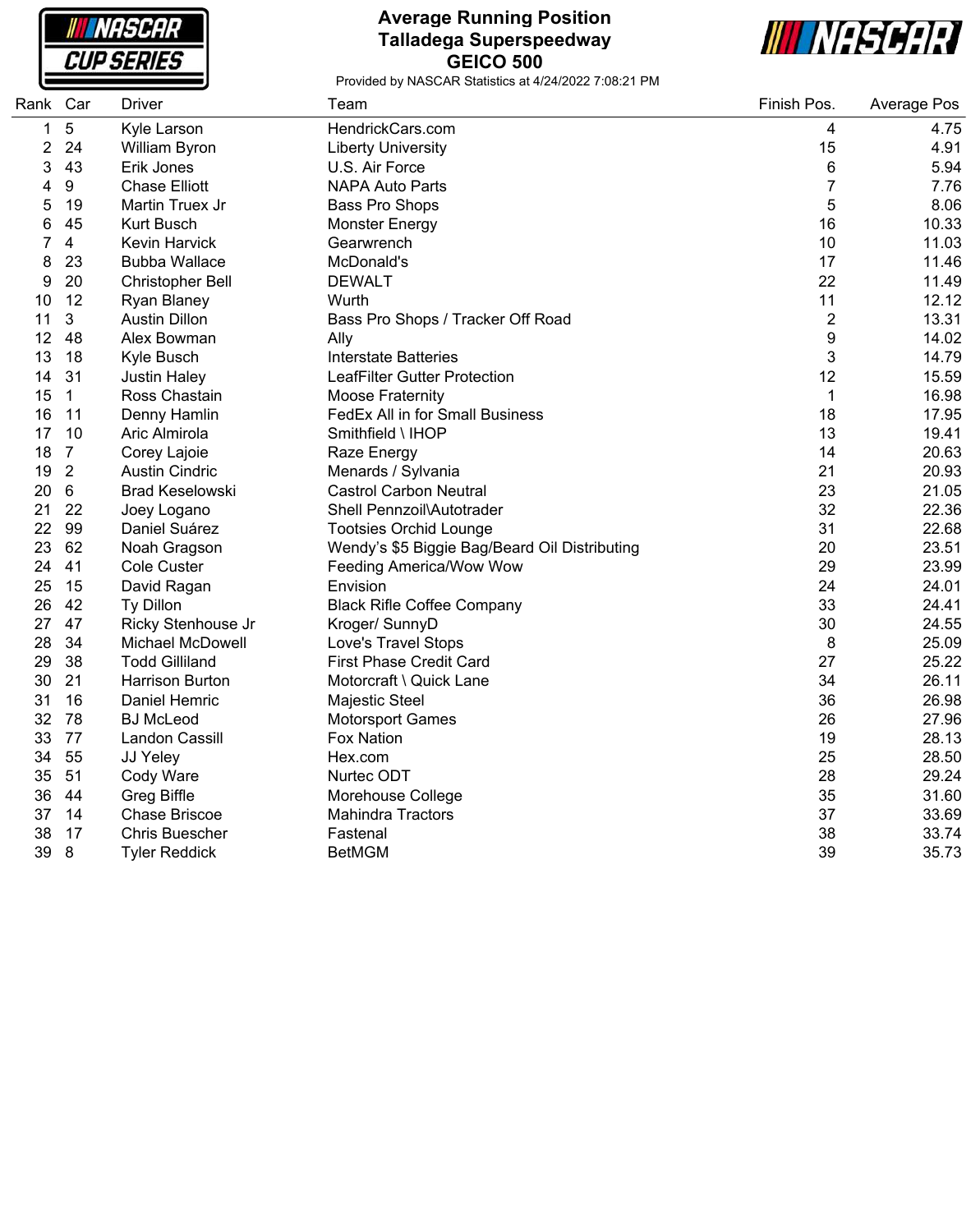**NASCAR CUP SERIES** 

### **Closers Talladega Superspeedway GEICO 500**



| Rank           | Car            | <b>Driver</b>           | Team                                | Closing Pos.   | Finish Pos. | Gained         |
|----------------|----------------|-------------------------|-------------------------------------|----------------|-------------|----------------|
| 1              | 18             | Kyle Busch              | <b>Interstate Batteries</b>         | 19             | 3           | 16             |
| $\overline{2}$ | 34             | <b>Michael McDowell</b> | Love's Travel Stops                 | 17             | 8           | 9              |
| 3              | 3              | <b>Austin Dillon</b>    | Bass Pro Shops / Tracker Off Road   | 10             | 2           | 8              |
| 4              | 48             | Alex Bowman             | Ally                                | 16             | 9           | $\overline{7}$ |
| 5              | 9              | <b>Chase Elliott</b>    | <b>NAPA Auto Parts</b>              | 12             | 7           | 5              |
| 6              | $\mathbf 1$    | Ross Chastain           | <b>Moose Fraternity</b>             | 5              | 1           | 4              |
| 7              | 4              | <b>Kevin Harvick</b>    | Gearwrench                          | 14             | 10          | 4              |
| 8              | 19             | Martin Truex Jr         | Bass Pro Shops                      | 8              | 5           | 3              |
| 9              | 12             | Ryan Blaney             | Wurth                               | 13             | 11          | $\overline{2}$ |
| 10             | 10             | Aric Almirola           | Smithfield \ IHOP                   | 15             | 13          | $\overline{c}$ |
| 11             | 77             | <b>Landon Cassill</b>   | Fox Nation                          | 20             | 19          | $\mathbf{1}$   |
| 12             | 62             | Noah Gragson            | Wendy's \$5 Biggie Bag/Beard Oil    | 21             | 20          | 1              |
| 13             | 6              | <b>Brad Keselowski</b>  | <b>Castrol Carbon Neutral</b>       | 24             | 23          | 1              |
| 14             | 20             | <b>Christopher Bell</b> | <b>DEWALT</b>                       | 22             | 22          | 0              |
| 15             | 55             | JJ Yeley                | Hex.com                             | 25             | 25          | 0              |
| 16             | 78             | <b>BJ</b> McLeod        | <b>Motorsport Games</b>             | 26             | 26          | 0              |
| 17             | 38             | <b>Todd Gilliland</b>   | <b>First Phase Credit Card</b>      | 27             | 27          | 0              |
| 18             | 51             | Cody Ware               | Nurtec ODT                          | 28             | 28          | 0              |
| 19             | 41             | Cole Custer             | Feeding America/Wow Wow             | 29             | 29          | 0              |
| 20             | 47             | Ricky Stenhouse Jr      | Kroger/ SunnyD                      | 30             | 30          | 0              |
| 21             | 99             | Daniel Suárez           | <b>Tootsies Orchid Lounge</b>       | 31             | 31          | 0              |
| 22             | 22             | Joey Logano             | Shell Pennzoil\Autotrader           | 32             | 32          | 0              |
| 23             | 42             | Ty Dillon               | <b>Black Rifle Coffee Company</b>   | 33             | 33          | 0              |
| 24             | 21             | <b>Harrison Burton</b>  | Motorcraft \ Quick Lane             | 34             | 34          | 0              |
| 25             | 44             | <b>Greg Biffle</b>      | Morehouse College                   | 35             | 35          | 0              |
| 26             | 16             | Daniel Hemric           | Majestic Steel                      | 36             | 36          | 0              |
| 27             | 14             | <b>Chase Briscoe</b>    | <b>Mahindra Tractors</b>            | 37             | 37          | 0              |
| 28             | 17             | Chris Buescher          | Fastenal                            | 38             | 38          | 0              |
| 29             | 8              | <b>Tyler Reddick</b>    | <b>BetMGM</b>                       | 39             | 39          | $\mathbf 0$    |
| 30             | 15             | David Ragan             | Envision                            | 23             | 24          | $-1$           |
| 31             | 5              | Kyle Larson             | HendrickCars.com                    | $\overline{2}$ | 4           | $-2$           |
| 32             | 43             | Erik Jones              | U.S. Air Force                      | 3              | 6           | $-3$           |
| 33             | $\overline{2}$ | <b>Austin Cindric</b>   | Menards / Sylvania                  | 18             | 21          | $-3$           |
| 34             | $\overline{7}$ | Corey Lajoie            | Raze Energy                         | 9              | 14          | $-5$           |
| 35             | 31             | <b>Justin Haley</b>     | <b>LeafFilter Gutter Protection</b> | 6              | 12          | $-6$           |
| 36             | 23             | <b>Bubba Wallace</b>    | McDonald's                          | 11             | 17          | $-6$           |
| 37             | 45             | Kurt Busch              | <b>Monster Energy</b>               | $\overline{7}$ | 16          | $-9$           |
| 38             | 24             | William Byron           | <b>Liberty University</b>           | 4              | 15          | $-11$          |
| 39             | 11             | Denny Hamlin            | FedEx All in for Small Business     | $\mathbf{1}$   | 18          | $-17$          |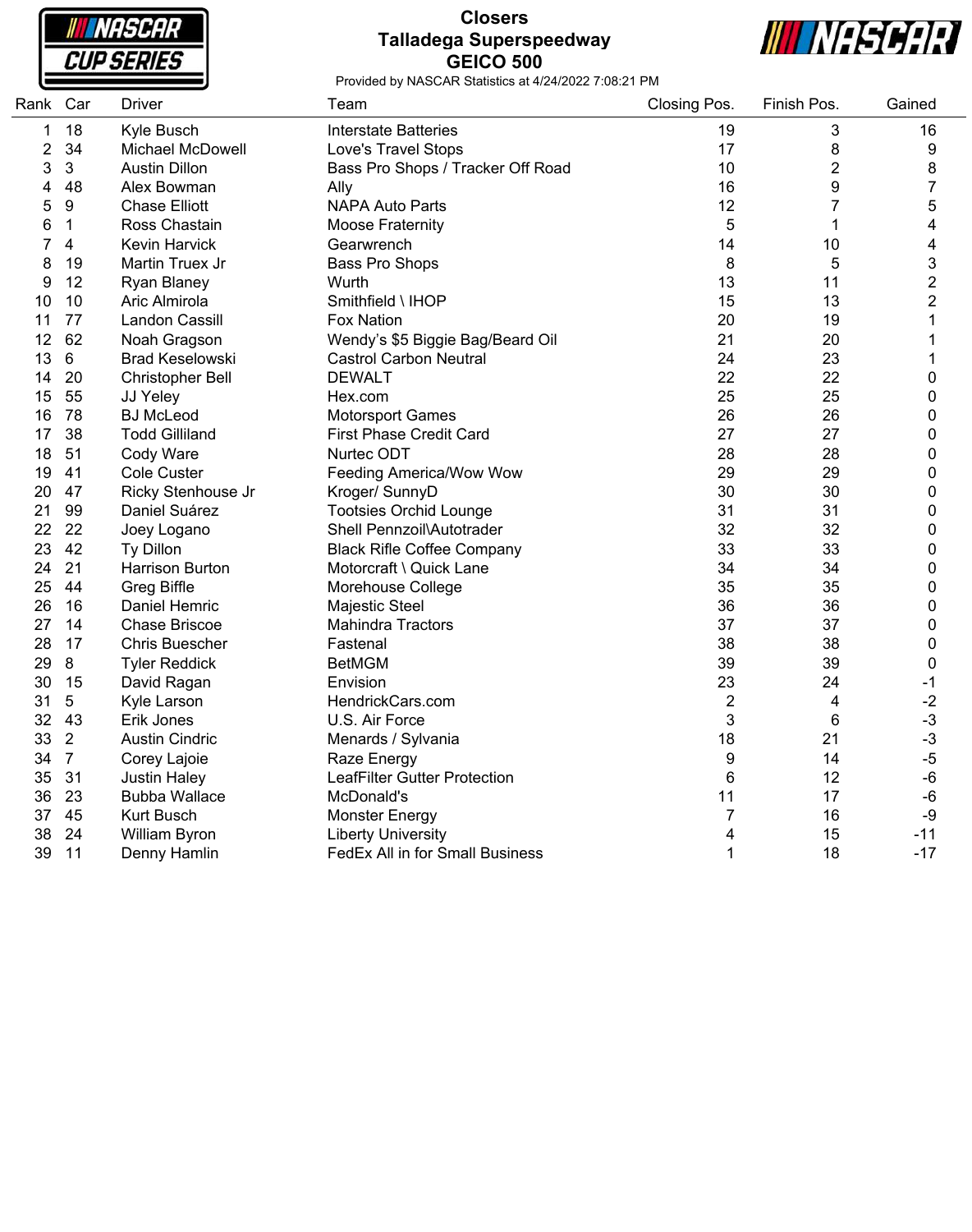NASCAR **CUP SERIES** 

## **Driver Rating Talladega Superspeedway GEICO 500**



| Rank | Car              | <b>Driver</b>           | Team                                          | Finish Pos.    | <b>Driver Rating</b> |
|------|------------------|-------------------------|-----------------------------------------------|----------------|----------------------|
| 1    | 5                | Kyle Larson             | HendrickCars.com                              | 4              | 118.0                |
| 2    | 43               | Erik Jones              | U.S. Air Force                                | 6              | 107.2                |
| 3    | 24               | William Byron           | <b>Liberty University</b>                     | 15             | 104.3                |
| 4    | 19               | Martin Truex Jr         | Bass Pro Shops                                | 5              | 103.5                |
| 5    | $\boldsymbol{9}$ | <b>Chase Elliott</b>    | <b>NAPA Auto Parts</b>                        | $\overline{7}$ | 103.0                |
| 6    | 18               | Kyle Busch              | Interstate Batteries                          | 3              | 97.8                 |
| 7    | 4                | <b>Kevin Harvick</b>    | Gearwrench                                    | 10             | 96.1                 |
| 8    | 3                | <b>Austin Dillon</b>    | Bass Pro Shops / Tracker Off Road             | $\overline{2}$ | 90.2                 |
| 9    | 12               | Ryan Blaney             | Wurth                                         | 11             | 87.7                 |
| 10   | 1                | Ross Chastain           | <b>Moose Fraternity</b>                       | $\mathbf{1}$   | 87.6                 |
| 11   | 45               | <b>Kurt Busch</b>       | <b>Monster Energy</b>                         | 16             | 87.4                 |
| 12   | 48               | Alex Bowman             | Ally                                          | 9              | 87.2                 |
| 13   | 23               | <b>Bubba Wallace</b>    | McDonald's                                    | 17             | 87.1                 |
| 14   | 20               | Christopher Bell        | <b>DEWALT</b>                                 | 22             | 82.0                 |
| 15   | $\overline{7}$   | Corey Lajoie            | Raze Energy                                   | 14             | 76.9                 |
| 16   | 31               | <b>Justin Haley</b>     | LeafFilter Gutter Protection                  | 12             | 75.5                 |
| 17   | 16               | Daniel Hemric           | Majestic Steel                                | 36             | 74.3                 |
| 18   | 41               | <b>Cole Custer</b>      | Feeding America/Wow Wow                       | 29             | 72.1                 |
| 19   | 47               | Ricky Stenhouse Jr      | Kroger/ SunnyD                                | 30             | 71.4                 |
| 20   | 10               | Aric Almirola           | Smithfield \ IHOP                             | 13             | 68.8                 |
| 21   | 99               | Daniel Suárez           | <b>Tootsies Orchid Lounge</b>                 | 31             | 68.1                 |
| 22   | 11               | Denny Hamlin            | FedEx All in for Small Business               | 18             | 66.8                 |
| 23   | 34               | <b>Michael McDowell</b> | Love's Travel Stops                           | 8              | 64.3                 |
| 24   | 6                | <b>Brad Keselowski</b>  | <b>Castrol Carbon Neutral</b>                 | 23             | 62.9                 |
| 25   | 22               | Joey Logano             | Shell Pennzoil\Autotrader                     | 32             | 59.6                 |
| 26   | $\overline{2}$   | <b>Austin Cindric</b>   | Menards / Sylvania                            | 21             | 57.9                 |
| 27   | 42               | Ty Dillon               | <b>Black Rifle Coffee Company</b>             | 33             | 55.7                 |
| 28   | 77               | Landon Cassill          | <b>Fox Nation</b>                             | 19             | 55.0                 |
| 29   | 62               | Noah Gragson            | Wendy's \$5 Biggie Bag/Beard Oil Distributing | 20             | 53.6                 |
| 30   | 21               | <b>Harrison Burton</b>  | Motorcraft \ Quick Lane                       | 34             | 48.2                 |
| 31   | 38               | <b>Todd Gilliland</b>   | <b>First Phase Credit Card</b>                | 27             | 46.7                 |
| 32   | 15               | David Ragan             | Envision                                      | 24             | 44.6                 |
| 33   | 51               | Cody Ware               | Nurtec ODT                                    | 28             | 39.6                 |
| 34   | 55               | JJ Yeley                | Hex.com                                       | 25             | 37.5                 |
| 35   | 17               | <b>Chris Buescher</b>   | Fastenal                                      | 38             | 35.9                 |
| 36   | 78               | <b>BJ McLeod</b>        | <b>Motorsport Games</b>                       | 26             | 35.7                 |
| 37   | 14               | <b>Chase Briscoe</b>    | <b>Mahindra Tractors</b>                      | 37             | 35.2                 |
| 38   | 8                | <b>Tyler Reddick</b>    | <b>BetMGM</b>                                 | 39             | 31.2                 |
| 39   | 44               | <b>Greg Biffle</b>      | Morehouse College                             | 35             | 29.1                 |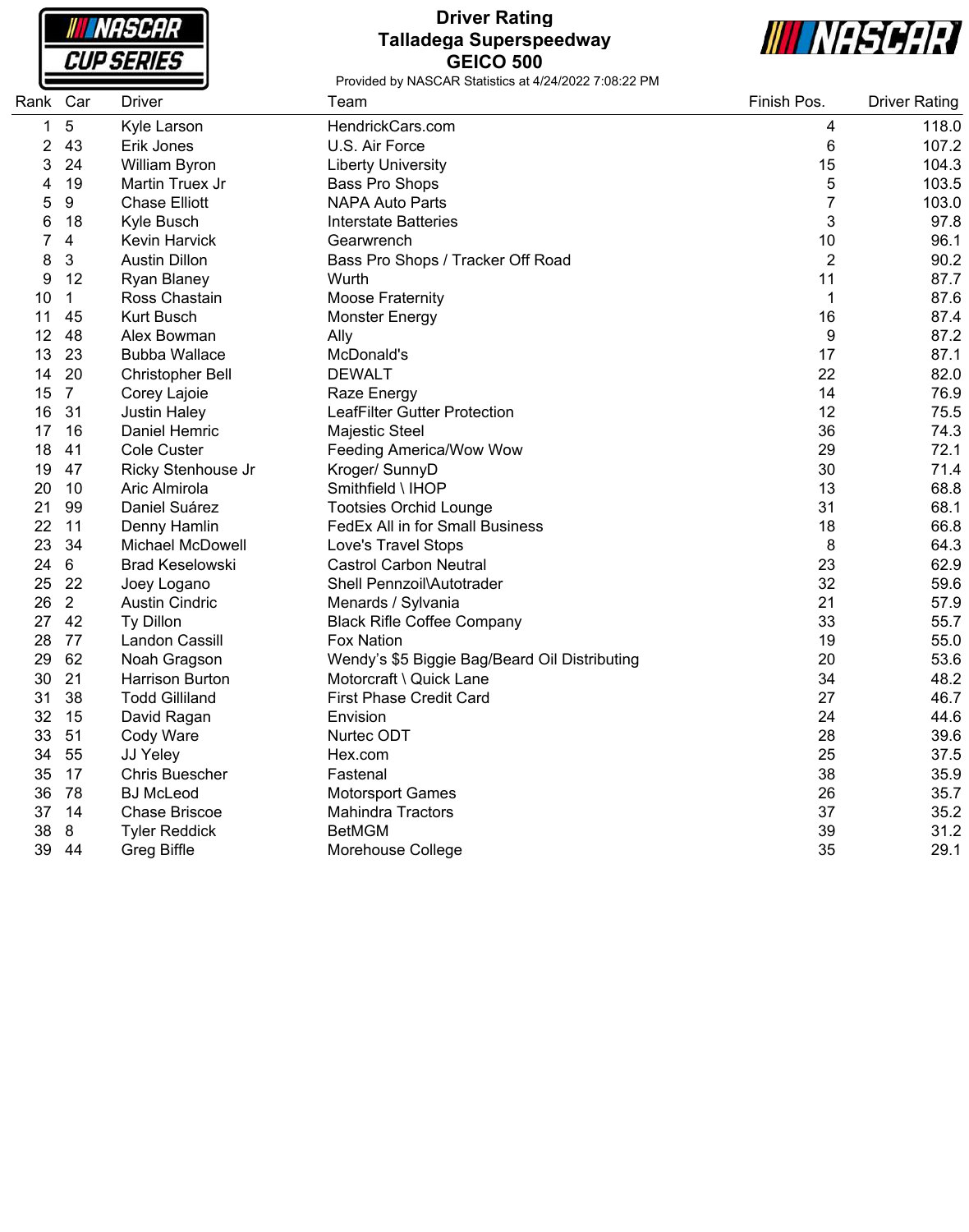**NASCAR CUP SERIES** 

## **Fastest Drivers Early In A Run Talladega Superspeedway GEICO 500**



| Rank Car |    | Driver                  | Team                              | Laps | Finish Pos.    | Speed   |
|----------|----|-------------------------|-----------------------------------|------|----------------|---------|
|          | 18 | Kyle Busch              | <b>Interstate Batteries</b>       | 188  | 3              | 189.712 |
| 2        | 7  | Corey Lajoie            | Raze Energy                       | 188  | 14             | 189.515 |
| 3        | 23 | <b>Bubba Wallace</b>    | McDonald's                        | 188  | 17             | 189.407 |
| 4        | 4  | Kevin Harvick           | Gearwrench                        | 188  | 10             | 189.364 |
| 5        | 43 | Erik Jones              | U.S. Air Force                    | 188  | 6              | 189.222 |
| 6        | 12 | Ryan Blaney             | Wurth                             | 188  | 11             | 189.134 |
|          | 3  | <b>Austin Dillon</b>    | Bass Pro Shops / Tracker Off Road | 188  | $\overline{2}$ | 189.111 |
| 8        | 48 | Alex Bowman             | Ally                              | 188  | 9              | 189.047 |
| 9        | 9  | <b>Chase Elliott</b>    | <b>NAPA Auto Parts</b>            | 188  |                | 188.961 |
| 10       | 5  | Kyle Larson             | HendrickCars.com                  | 188  | 4              | 188.917 |
| 11       | 45 | Kurt Busch              | Monster Energy                    | 188  | 16             | 188.888 |
| 12       | 19 | Martin Truex Jr         | Bass Pro Shops                    | 188  | 5              | 188.884 |
| 13       | 10 | Aric Almirola           | Smithfield \ IHOP                 | 188  | 13             | 188.747 |
| 14       | 24 | William Byron           | <b>Liberty University</b>         | 188  | 15             | 188.668 |
| 15       | 31 | <b>Justin Haley</b>     | LeafFilter Gutter Protection      | 188  | 12             | 188.436 |
| 16       | 2  | <b>Austin Cindric</b>   | Menards / Sylvania                | 188  | 21             | 188.158 |
| 17       | 1  | Ross Chastain           | <b>Moose Fraternity</b>           | 188  |                | 187.436 |
| 18       | 34 | <b>Michael McDowell</b> | Love's Travel Stops               | 188  | 8              | 187.230 |
| 19       | 11 | Denny Hamlin            | FedEx All in for Small Business   | 188  | 18             | 187.015 |
| 20       | 20 | <b>Christopher Bell</b> | <b>DEWALT</b>                     | 187  | 22             | 186.966 |
| 21       | 15 | David Ragan             | Envision                          | 186  | 24             | 186.094 |
| 22       | 62 | Noah Gragson            | Wendy's \$5 Biggie Bag/Beard Oil  | 188  | 20             | 185.835 |
| 23       | 6  | <b>Brad Keselowski</b>  | <b>Castrol Carbon Neutral</b>     | 187  | 23             | 185.173 |
| 24       | 77 | Landon Cassill          | <b>Fox Nation</b>                 | 188  | 19             | 184.074 |
| 25       | 55 | JJ Yeley                | Hex.com                           | 185  | 25             | 182.140 |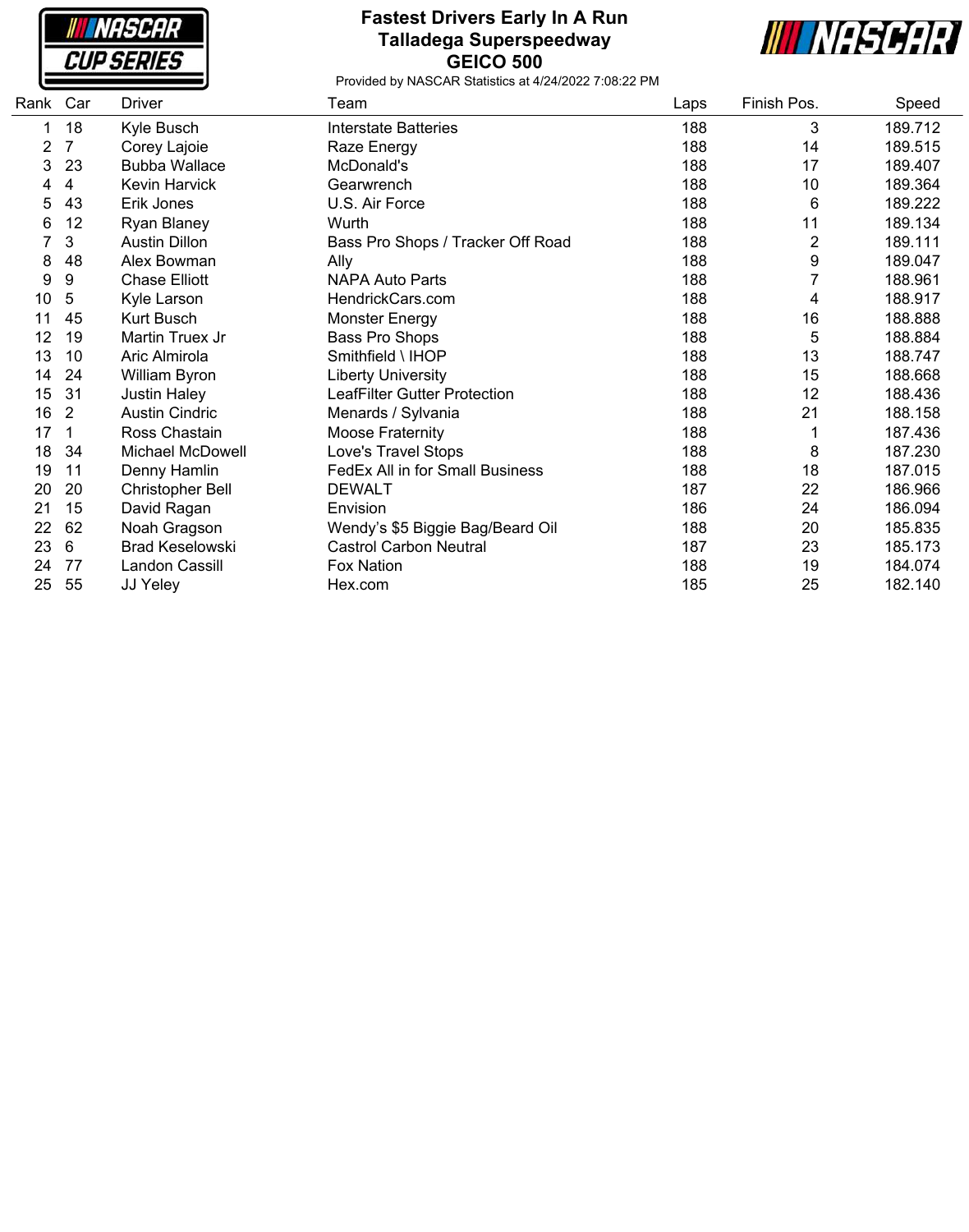**NASCAR CUP SERIES** 

## **Fastest Drivers Late In A Run Talladega Superspeedway GEICO 500**



| Rank | Car            | Driver                 | Team                                   | Laps | Finish Pos. | Speed   |
|------|----------------|------------------------|----------------------------------------|------|-------------|---------|
|      | 48             | Alex Bowman            | Ally                                   | 188  | 9           | 190.598 |
| 2    | 19             | Martin Truex Jr        | Bass Pro Shops                         | 188  | 5           | 190.546 |
| 3    |                | Ross Chastain          | <b>Moose Fraternity</b>                | 188  |             | 190.538 |
| 4    | 4              | Kevin Harvick          | Gearwrench                             | 188  | 10          | 190.530 |
| 5    | 24             | William Byron          | <b>Liberty University</b>              | 188  | 15          | 190.530 |
| 6    | 3              | <b>Austin Dillon</b>   | Bass Pro Shops / Tracker Off Road      | 188  | 2           | 190.503 |
|      | 5              | Kyle Larson            | HendrickCars.com                       | 188  | 4           | 190.503 |
| 8    | 43             | Erik Jones             | U.S. Air Force                         | 188  | 6           | 190.500 |
| 9    | 7              | Corey Lajoie           | Raze Energy                            | 188  | 14          | 190.489 |
| 10   | 9              | <b>Chase Elliott</b>   | <b>NAPA Auto Parts</b>                 | 188  | 7           | 190.482 |
| 11   | 20             | Christopher Bell       | <b>DEWALT</b>                          | 187  | 22          | 190.397 |
| 12   | 10             | Aric Almirola          | Smithfield \ IHOP                      | 188  | 13          | 190.365 |
| 13   | 34             | Michael McDowell       | Love's Travel Stops                    | 188  | 8           | 190.354 |
| 14   | 18             | Kyle Busch             | <b>Interstate Batteries</b>            | 188  | 3           | 190.321 |
| 15   | 31             | Justin Haley           | LeafFilter Gutter Protection           | 188  | 12          | 190.315 |
| 16   | 12             | Ryan Blaney            | Wurth                                  | 188  | 11          | 190.282 |
| 17   | 45             | Kurt Busch             | Monster Energy                         | 188  | 16          | 190.235 |
| 18   | 23             | <b>Bubba Wallace</b>   | McDonald's                             | 188  | 17          | 190.199 |
| 19   | 11             | Denny Hamlin           | <b>FedEx All in for Small Business</b> | 188  | 18          | 189.916 |
| 20   | 6              | <b>Brad Keselowski</b> | <b>Castrol Carbon Neutral</b>          | 187  | 23          | 189.915 |
| 21   | 62             | Noah Gragson           | Wendy's \$5 Biggie Bag/Beard Oil       | 188  | 20          | 188.408 |
| 22   | 77             | Landon Cassill         | Fox Nation                             | 188  | 19          | 188.152 |
| 23   | $\overline{2}$ | <b>Austin Cindric</b>  | Menards / Sylvania                     | 188  | 21          | 187.206 |
| 24   | 15             | David Ragan            | Envision                               | 186  | 24          | 186.400 |
| 25   | 55             | JJ Yeley               | Hex.com                                | 185  | 25          | 184.562 |
|      |                |                        |                                        |      |             |         |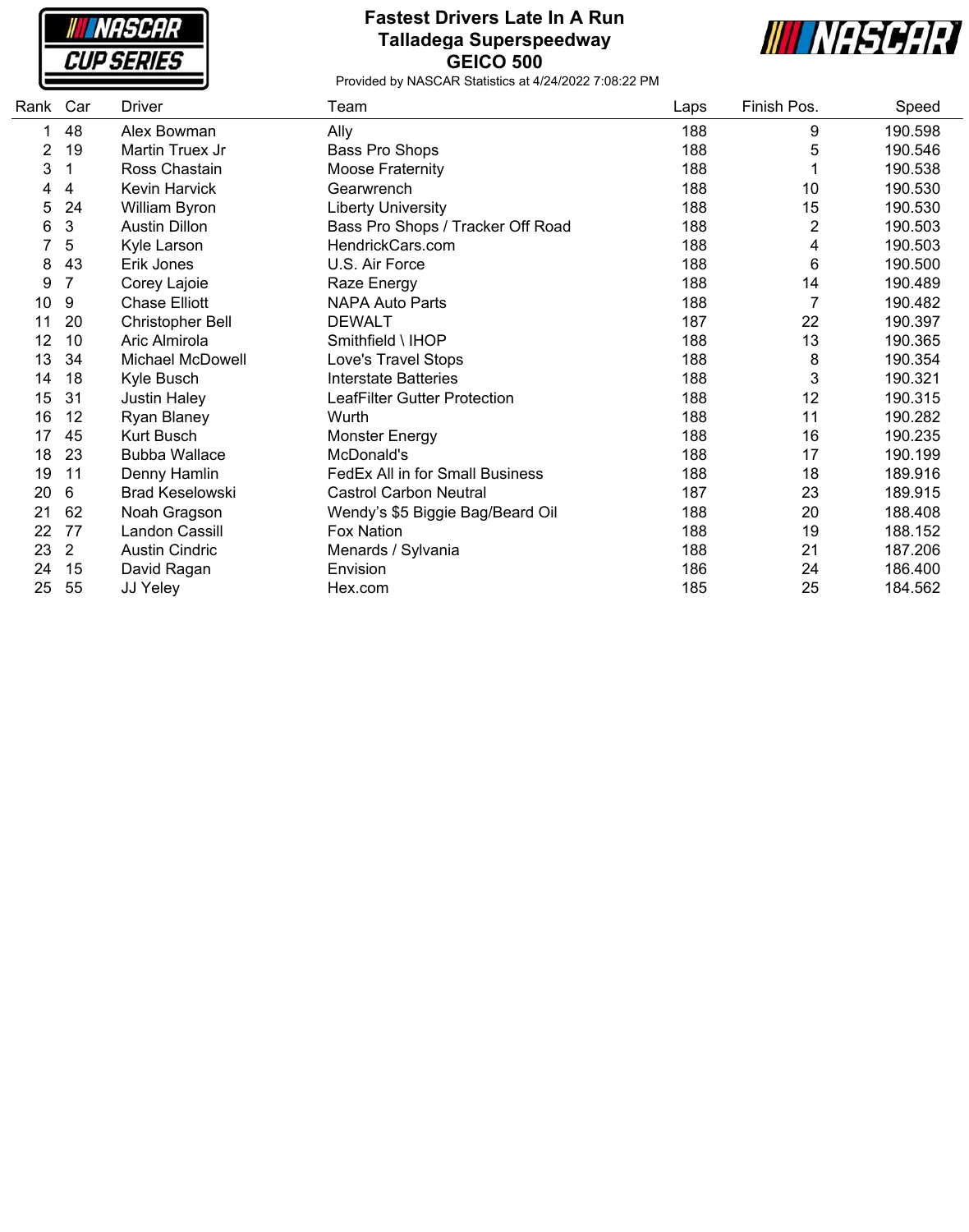NASCAR **CUP SERIES** 

### **Fastest Laps Run Talladega Superspeedway GEICO 500**



| Rank | Car            | <b>Driver</b>           | Team                              | Percentage | Finish Pos.             | Laps           |
|------|----------------|-------------------------|-----------------------------------|------------|-------------------------|----------------|
| 1    | 18             | Kyle Busch              | <b>Interstate Batteries</b>       | 6.7        | 3                       | 10             |
| 2    | $\overline{7}$ | Corey Lajoie            | Raze Energy                       | 6.7        | 14                      | 10             |
| 3    | 23             | <b>Bubba Wallace</b>    | McDonald's                        | 6.7        | 17                      | 10             |
| 4    | 34             | Michael McDowell        | Love's Travel Stops               | 6.0        | 8                       | 9              |
| 5    | 48             | Alex Bowman             | Ally                              | 5.4        | 9                       | 8              |
| 6    | 4              | <b>Kevin Harvick</b>    | Gearwrench                        | 4.7        | 10                      | $\overline{7}$ |
|      | 62             | Noah Gragson            | Wendy's \$5 Biggie Bag/Beard Oil  | 4.7        | 20                      | 7              |
| 8    | $\overline{2}$ | <b>Austin Cindric</b>   | Menards / Sylvania                | 4.7        | 21                      | 7              |
| 9    | 14             | <b>Chase Briscoe</b>    | <b>Mahindra Tractors</b>          | 4.0        | 37                      | 6              |
| 10   | 24             | William Byron           | <b>Liberty University</b>         | 3.4        | 15                      | 5              |
| 11   | 6              | <b>Brad Keselowski</b>  | <b>Castrol Carbon Neutral</b>     | 3.4        | 23                      | 5              |
| 12   | 15             | David Ragan             | Envision                          | 3.4        | 24                      | 5              |
| 13   | 41             | Cole Custer             | Feeding America/Wow Wow           | 3.4        | 29                      | 5              |
| 14   | 5              | Kyle Larson             | HendrickCars.com                  | 2.7        | 4                       | 4              |
| 15   | 12             | Ryan Blaney             | Wurth                             | 2.7        | 11                      | 4              |
| 16   | 45             | <b>Kurt Busch</b>       | <b>Monster Energy</b>             | 2.7        | 16                      | 4              |
| 17   | 99             | Daniel Suárez           | <b>Tootsies Orchid Lounge</b>     | 2.7        | 31                      | 4              |
| 18   | $\mathbf{1}$   | Ross Chastain           | Moose Fraternity                  | 2.0        | 1                       | 3              |
| 19   | $\mathbf{3}$   | <b>Austin Dillon</b>    | Bass Pro Shops / Tracker Off Road | 2.0        | $\overline{\mathbf{c}}$ | 3              |
| 20   | 19             | Martin Truex Jr         | Bass Pro Shops                    | 2.0        | 5                       | 3              |
| 21   | 9              | <b>Chase Elliott</b>    | <b>NAPA Auto Parts</b>            | 2.0        | $\overline{7}$          | 3              |
| 22   | 31             | <b>Justin Haley</b>     | LeafFilter Gutter Protection      | 2.0        | 12                      | 3              |
| 23   | 10             | Aric Almirola           | Smithfield \ IHOP                 | 2.0        | 13                      | 3              |
| 24   | 11             | Denny Hamlin            | FedEx All in for Small Business   | 2.0        | 18                      | 3              |
| 25   | 77             | Landon Cassill          | <b>Fox Nation</b>                 | 2.0        | 19                      | 3              |
| 26   | 55             | JJ Yeley                | Hex.com                           | 2.0        | 25                      | 3              |
| 27   | 47             | Ricky Stenhouse Jr      | Kroger/ SunnyD                    | 2.0        | 30                      | 3              |
| 28   | 22             | Joey Logano             | Shell Pennzoil\Autotrader         | 2.0        | 32                      | 3              |
| 29   | 17             | Chris Buescher          | Fastenal                          | 2.0        | 38                      | 3              |
| 30   | 44             | <b>Greg Biffle</b>      | Morehouse College                 | 1.3        | 35                      | 2              |
| 31   | 20             | <b>Christopher Bell</b> | <b>DEWALT</b>                     | 0.7        | 22                      |                |
| 32   | 38             | <b>Todd Gilliland</b>   | <b>First Phase Credit Card</b>    | 0.7        | 27                      |                |
| 33   | 51             | Cody Ware               | Nurtec ODT                        | 0.7        | 28                      |                |
| 34   | 42             | Ty Dillon               | <b>Black Rifle Coffee Company</b> | 0.7        | 33                      |                |
| 35   | 21             | <b>Harrison Burton</b>  | Motorcraft \ Quick Lane           | 0.7        | 34                      | 1              |
|      |                |                         |                                   |            |                         |                |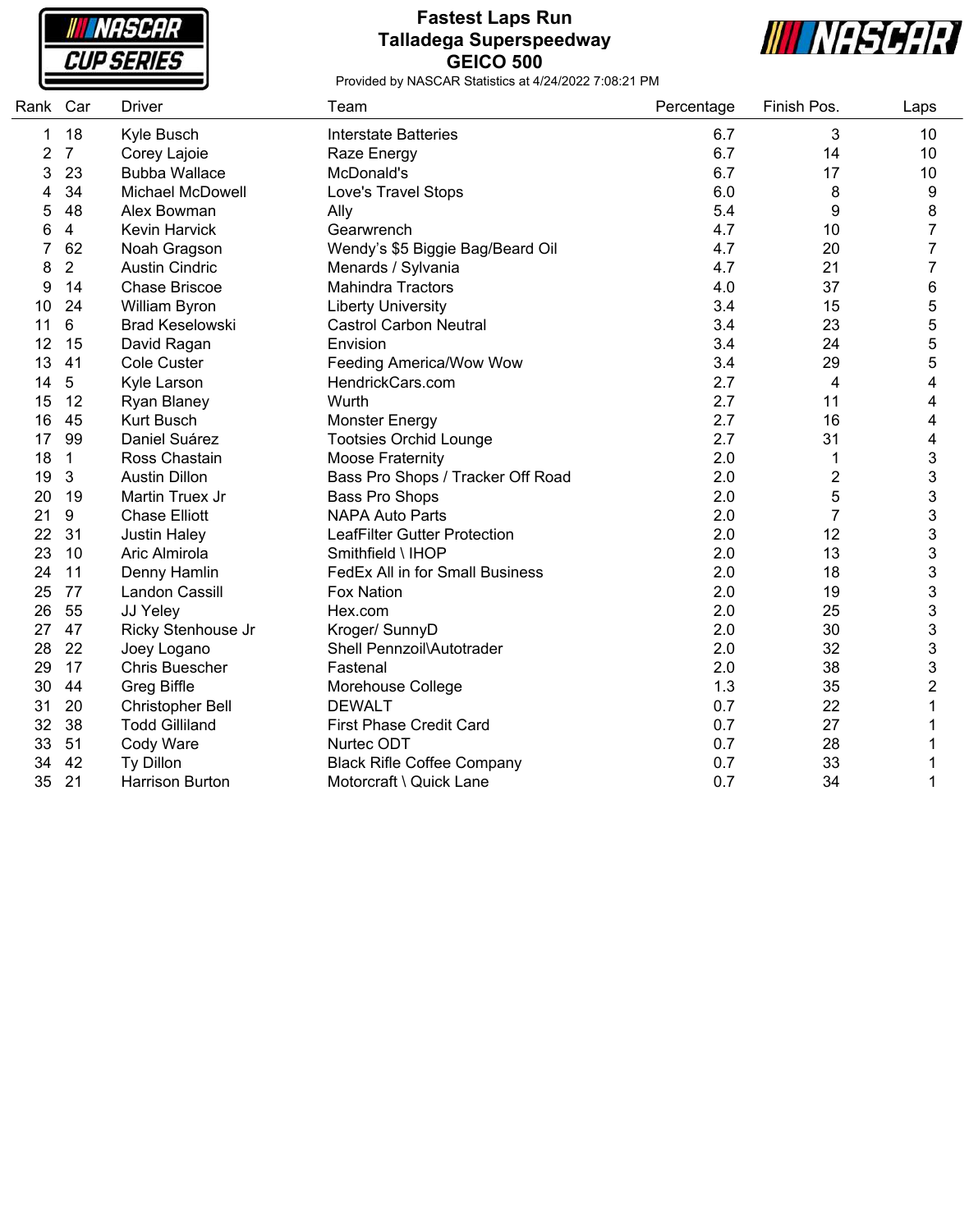**INASCAR CUP SERIES** 

#### **Fastest on Restarts Talladega Superspeedway GEICO 500**



and a

| Rank Car     |                  | <b>Driver</b>           | Team                                          | Finish Pos.    | Average Speed |
|--------------|------------------|-------------------------|-----------------------------------------------|----------------|---------------|
| $\mathbf{1}$ | 8                | <b>Tyler Reddick</b>    | <b>BetMGM</b>                                 | 39             | 190.345       |
| 2            | 47               | Ricky Stenhouse Jr      | Kroger/ SunnyD                                | 30             | 188.655       |
| 3            | 22               | Joey Logano             | Shell Pennzoil\Autotrader                     | 32             | 188.562       |
| 4            | 42               | Ty Dillon               | <b>Black Rifle Coffee Company</b>             | 33             | 188.471       |
| 5            | 21               | <b>Harrison Burton</b>  | Motorcraft \ Quick Lane                       | 34             | 188.462       |
| 6            | 99               | Daniel Suárez           | <b>Tootsies Orchid Lounge</b>                 | 31             | 188.366       |
| 7            | 16               | Daniel Hemric           | Majestic Steel                                | 36             | 188.322       |
| 8            | 17               | <b>Chris Buescher</b>   | Fastenal                                      | 38             | 188.320       |
| 9            | 14               | <b>Chase Briscoe</b>    | <b>Mahindra Tractors</b>                      | 37             | 188.319       |
| 10           | 48               | Alex Bowman             | Ally                                          | 9              | 188.138       |
| 11           | $\overline{7}$   | Corey Lajoie            | Raze Energy                                   | 14             | 188.136       |
| 12           | $\boldsymbol{9}$ | <b>Chase Elliott</b>    | <b>NAPA Auto Parts</b>                        | $\overline{7}$ | 188.118       |
| 13           | 18               | Kyle Busch              | <b>Interstate Batteries</b>                   | 3              | 188.112       |
| 14           | 4                | <b>Kevin Harvick</b>    | Gearwrench                                    | 10             | 188.112       |
| 15           | $\sqrt{5}$       | Kyle Larson             | HendrickCars.com                              | 4              | 188.111       |
| 16           | 19               | Martin Truex Jr         | Bass Pro Shops                                | 5              | 188.103       |
| 17           | 43               | Erik Jones              | U.S. Air Force                                | 6              | 188.103       |
| 18           | 12               | Ryan Blaney             | Wurth                                         | 11             | 188.092       |
| 19           | 41               | <b>Cole Custer</b>      | Feeding America/Wow Wow                       | 29             | 188.081       |
| 20           | 10               | Aric Almirola           | Smithfield \ IHOP                             | 13             | 188.044       |
| 21           | 24               | William Byron           | <b>Liberty University</b>                     | 15             | 188.039       |
| 22           | 45               | <b>Kurt Busch</b>       | <b>Monster Energy</b>                         | 16             | 188.037       |
| 23           | 23               | <b>Bubba Wallace</b>    | McDonald's                                    | 17             | 188.025       |
| 24           | 3                | <b>Austin Dillon</b>    | Bass Pro Shops / Tracker Off Road             | $\overline{2}$ | 187.983       |
| 25           | 31               | <b>Justin Haley</b>     | LeafFilter Gutter Protection                  | 12             | 187.028       |
| 26           | $\mathbf{1}$     | Ross Chastain           | <b>Moose Fraternity</b>                       | 1              | 186.885       |
| 27           | 20               | <b>Christopher Bell</b> | <b>DEWALT</b>                                 | 22             | 186.851       |
| 28           | $\overline{2}$   | <b>Austin Cindric</b>   | Menards / Sylvania                            | 21             | 186.780       |
| 29           | 44               | <b>Greg Biffle</b>      | Morehouse College                             | 35             | 186.657       |
| 30           | 34               | Michael McDowell        | Love's Travel Stops                           | 8              | 186.474       |
| 31           | 11               | Denny Hamlin            | FedEx All in for Small Business               | 18             | 186.158       |
| 32           | 6                | <b>Brad Keselowski</b>  | <b>Castrol Carbon Neutral</b>                 | 23             | 185.563       |
| 33           | 62               | Noah Gragson            | Wendy's \$5 Biggie Bag/Beard Oil Distributing | 20             | 185.360       |
| 34           | 51               | Cody Ware               | Nurtec ODT                                    | 28             | 184.855       |
| 35           | 38               | <b>Todd Gilliland</b>   | <b>First Phase Credit Card</b>                | 27             | 184.771       |
| 36           | 15               | David Ragan             | Envision                                      | 24             | 184.073       |
| 37           | 77               | Landon Cassill          | <b>Fox Nation</b>                             | 19             | 183.898       |
| 38           | 55               | JJ Yeley                | Hex.com                                       | 25             | 181.288       |
| 39           | 78               | <b>BJ McLeod</b>        | <b>Motorsport Games</b>                       | 26             | 175.317       |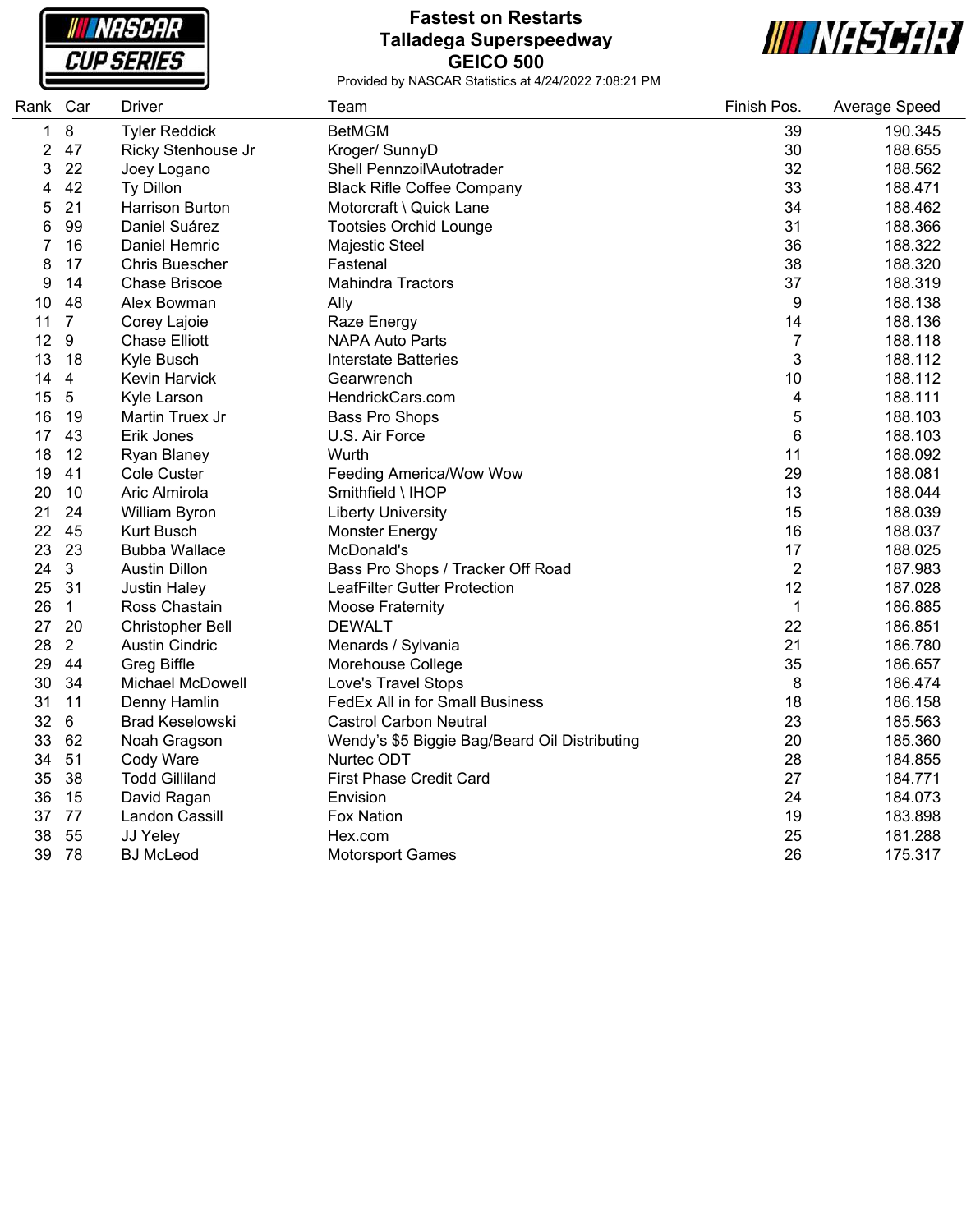NASCAR **CUP SERIES** 

## **Green Flag Passes Talladega Superspeedway GEICO 500**



| Rank Car |                | Driver                  | Team                                          | Finish Pos.    | <b>Green Flag Passes</b> |
|----------|----------------|-------------------------|-----------------------------------------------|----------------|--------------------------|
| 1        | 18             | Kyle Busch              | <b>Interstate Batteries</b>                   | 3              | 349                      |
| 2        | 48             | Alex Bowman             | Ally                                          | 9              | 334                      |
| 3        | $\overline{7}$ | Corey Lajoie            | Raze Energy                                   | 14             | 325                      |
| 4        | 23             | <b>Bubba Wallace</b>    | McDonald's                                    | 17             | 322                      |
| 5        | 45             | <b>Kurt Busch</b>       | <b>Monster Energy</b>                         | 16             | 315                      |
| 6        | 12             | Ryan Blaney             | Wurth                                         | 11             | 303                      |
|          | 4              | <b>Kevin Harvick</b>    | Gearwrench                                    | 10             | 290                      |
| 8        | 10             | Aric Almirola           | Smithfield \ IHOP                             | 13             | 288                      |
| 9        | $\mathbf 1$    | Ross Chastain           | <b>Moose Fraternity</b>                       | 1              | 276                      |
| 10       | 3              | <b>Austin Dillon</b>    | Bass Pro Shops / Tracker Off Road             | $\overline{2}$ | 276                      |
| 11       | 9              | <b>Chase Elliott</b>    | <b>NAPA Auto Parts</b>                        | $\overline{7}$ | 274                      |
| 12       | 19             | Martin Truex Jr         | <b>Bass Pro Shops</b>                         | 5              | 267                      |
| 13       | 31             | <b>Justin Haley</b>     | LeafFilter Gutter Protection                  | 12             | 257                      |
| 14       | 43             | Erik Jones              | U.S. Air Force                                | 6              | 252                      |
| 15       | 11             | Denny Hamlin            | FedEx All in for Small Business               | 18             | 240                      |
| 16       | 20             | Christopher Bell        | <b>DEWALT</b>                                 | 22             | 237                      |
| 17       | $\overline{2}$ | <b>Austin Cindric</b>   | Menards / Sylvania                            | 21             | 224                      |
| 18       | $\overline{5}$ | Kyle Larson             | HendrickCars.com                              | 4              | 212                      |
| 19       | 41             | <b>Cole Custer</b>      | <b>Feeding America/Wow Wow</b>                | 29             | 194                      |
| 20       | 21             | <b>Harrison Burton</b>  | Motorcraft \ Quick Lane                       | 34             | 193                      |
| 21       | 47             | Ricky Stenhouse Jr      | Kroger/ SunnyD                                | 30             | 185                      |
| 22       | 15             | David Ragan             | Envision                                      | 24             | 184                      |
| 23       | 42             | Ty Dillon               | <b>Black Rifle Coffee Company</b>             | 33             | 183                      |
| 24       | 22             | Joey Logano             | Shell Pennzoil\Autotrader                     | 32             | 175                      |
| 25       | 24             | William Byron           | <b>Liberty University</b>                     | 15             | 174                      |
| 26       | 62             | Noah Gragson            | Wendy's \$5 Biggie Bag/Beard Oil Distributing | 20             | 173                      |
| 27       | 34             | <b>Michael McDowell</b> | Love's Travel Stops                           | 8              | 158                      |
| 28       | $\,6\,$        | <b>Brad Keselowski</b>  | <b>Castrol Carbon Neutral</b>                 | 23             | 158                      |
| 29       | 38             | <b>Todd Gilliland</b>   | First Phase Credit Card                       | 27             | 157                      |
| 30       | 44             | <b>Greg Biffle</b>      | Morehouse College                             | 35             | 137                      |
| 31       | 14             | Chase Briscoe           | <b>Mahindra Tractors</b>                      | 37             | 137                      |
| 32       | 17             | <b>Chris Buescher</b>   | Fastenal                                      | 38             | 134                      |
| 33       | 78             | <b>BJ</b> McLeod        | <b>Motorsport Games</b>                       | 26             | 127                      |
| 34       | 51             | Cody Ware               | Nurtec ODT                                    | 28             | 106                      |
| 35       | 55             | JJ Yeley                | Hex.com                                       | 25             | 104                      |
| 36       | 99             | Daniel Suárez           | <b>Tootsies Orchid Lounge</b>                 | 31             | 85                       |
| 37       | 8              | <b>Tyler Reddick</b>    | <b>BetMGM</b>                                 | 39             | 75                       |
| 38       | 77             | <b>Landon Cassill</b>   | <b>Fox Nation</b>                             | 19             | 74                       |
| 39       | 16             | Daniel Hemric           | <b>Majestic Steel</b>                         | 36             | 71                       |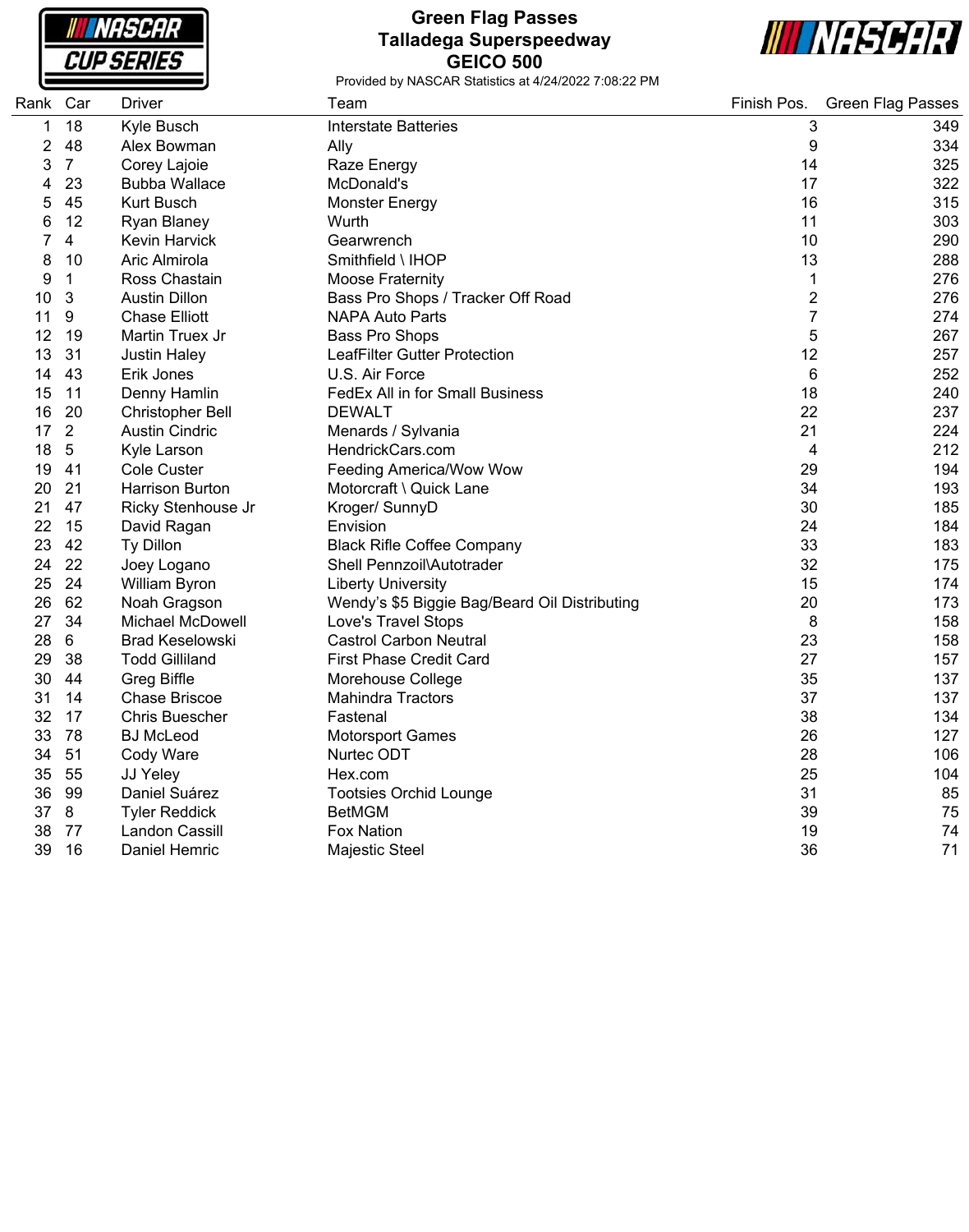NASCAR **CUP SERIES** 

#### **Green Flag Speed Talladega Superspeedway GEICO 500**



| Rank | Car            | <b>Driver</b>           | Team                              | Finish Pos.     | Green Flag Speed |
|------|----------------|-------------------------|-----------------------------------|-----------------|------------------|
| 1    | 16             | Daniel Hemric           | Majestic Steel                    | 36              | 190.501          |
| 2    | 14             | <b>Chase Briscoe</b>    | <b>Mahindra Tractors</b>          | 37              | 190.475          |
| 3    | 47             | Ricky Stenhouse Jr      | Kroger/ SunnyD                    | 30              | 190.472          |
| 4    | 17             | <b>Chris Buescher</b>   | Fastenal                          | 38              | 190.388          |
| 5    | 8              | <b>Tyler Reddick</b>    | <b>BetMGM</b>                     | 39              | 190.383          |
| 6    | 42             | Ty Dillon               | <b>Black Rifle Coffee Company</b> | 33              | 190.366          |
| 7    | 22             | Joey Logano             | Shell Pennzoil\Autotrader         | 32              | 190.350          |
| 8    | 99             | Daniel Suárez           | <b>Tootsies Orchid Lounge</b>     | 31              | 190.340          |
| 9    | 41             | <b>Cole Custer</b>      | Feeding America/Wow Wow           | 29              | 190.331          |
| 10   | 21             | Harrison Burton         | Motorcraft \ Quick Lane           | 34              | 190.233          |
| 11   | 18             | Kyle Busch              | <b>Interstate Batteries</b>       | 3               | 190.025          |
| 12   | $\overline{7}$ | Corey Lajoie            | Raze Energy                       | 14              | 189.947          |
| 13   | $\overline{4}$ | <b>Kevin Harvick</b>    | Gearwrench                        | 10              | 189.946          |
| 14   | 48             | Alex Bowman             | Ally                              | 9               | 189.942          |
| 15   | 19             | Martin Truex Jr         | Bass Pro Shops                    | 5               | 189.927          |
| 16   | 9              | <b>Chase Elliott</b>    | NAPA Auto Parts                   | $\overline{7}$  | 189.911          |
| 17   | 43             | Erik Jones              | U.S. Air Force                    | $6\phantom{1}6$ | 189.887          |
| 18   | $5\,$          | Kyle Larson             | HendrickCars.com                  | 4               | 189.880          |
| 19   | 23             | <b>Bubba Wallace</b>    | McDonald's                        | 17              | 189.853          |
| 20   | 12             | Ryan Blaney             | Wurth                             | 11              | 189.850          |
| 21   | 45             | Kurt Busch              | <b>Monster Energy</b>             | 16              | 189.834          |
| 22   | 24             | William Byron           | <b>Liberty University</b>         | 15              | 189.824          |
| 23   | $\mathbf{3}$   | <b>Austin Dillon</b>    | Bass Pro Shops / Tracker Off Road | $\overline{2}$  | 189.804          |
| 24   | 10             | Aric Almirola           | Smithfield \ IHOP                 | 13              | 189.770          |
| 25   | 31             | <b>Justin Haley</b>     | LeafFilter Gutter Protection      | 12              | 189.022          |
| 26   | $\mathbf{1}$   | Ross Chastain           | <b>Moose Fraternity</b>           | 1               | 189.016          |
| 27   | 11             | Denny Hamlin            | FedEx All in for Small Business   | 18              | 188.610          |
| 28   | 20             | <b>Christopher Bell</b> | <b>DEWALT</b>                     | 22              | 188.560          |
| 29   | 44             | <b>Greg Biffle</b>      | Morehouse College                 | 35              | 188.543          |
| 30   | $\overline{2}$ | <b>Austin Cindric</b>   | Menards / Sylvania                | 21              | 188.429          |
| 31   | 34             | <b>Michael McDowell</b> | Love's Travel Stops               | 8               | 188.427          |
| 32   | 6              | <b>Brad Keselowski</b>  | <b>Castrol Carbon Neutral</b>     | 23              | 188.214          |
| 33   | 51             | Cody Ware               | Nurtec ODT                        | 28              | 187.512          |
| 34   | 62             | Noah Gragson            | Wendy's \$5 Biggie Bag/Beard Oil  | 20              | 187.099          |
| 35   | 38             | <b>Todd Gilliland</b>   | <b>First Phase Credit Card</b>    | 27              | 186.474          |
| 36   | 77             | Landon Cassill          | <b>Fox Nation</b>                 | 19              | 185.642          |
| 37   | 15             | David Ragan             | Envision                          | 24              | 185.593          |
| 38   | 55             | JJ Yeley                | Hex.com                           | 25              | 183.519          |
| 39   | 78             | <b>BJ</b> McLeod        | <b>Motorsport Games</b>           | 26              | 180.998          |
|      |                |                         |                                   |                 |                  |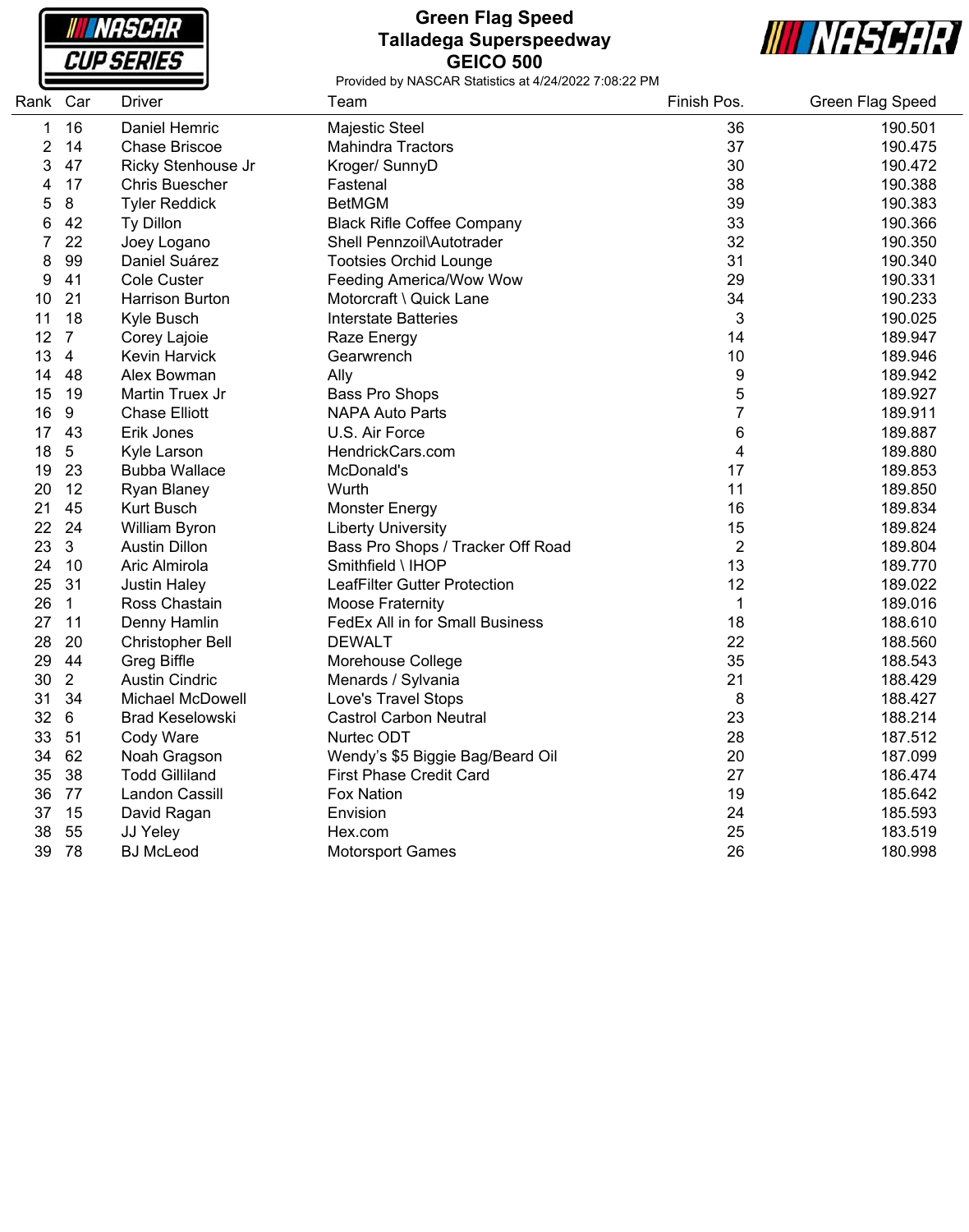NASCAR **CUP SERIES** 

## **Laps in Top 15 Talladega Superspeedway GEICO 500**



| Rank Car       |                | <b>Driver</b>           | Team                                | Percentage | Finish Pos.    | Laps           |
|----------------|----------------|-------------------------|-------------------------------------|------------|----------------|----------------|
| 1              | 5              | Kyle Larson             | HendrickCars.com                    | 100.0      | 4              | 188            |
| $\overline{2}$ | 43             | Erik Jones              | U.S. Air Force                      | 97.3       | 6              | 183            |
| 3              | 24             | William Byron           | <b>Liberty University</b>           | 96.3       | 15             | 181            |
| 4              | 9              | <b>Chase Elliott</b>    | <b>NAPA Auto Parts</b>              | 94.2       | 7              | 177            |
| 5              | 19             | Martin Truex Jr         | <b>Bass Pro Shops</b>               | 93.6       | 5              | 176            |
| 6              | 4              | <b>Kevin Harvick</b>    | Gearwrench                          | 83.5       | 10             | 157            |
| 7              | 45             | Kurt Busch              | <b>Monster Energy</b>               | 78.2       | 16             | 147            |
| 8              | 23             | <b>Bubba Wallace</b>    | McDonald's                          | 74.5       | 17             | 140            |
| 9              | 3              | <b>Austin Dillon</b>    | Bass Pro Shops / Tracker Off Road   | 73.9       | $\overline{2}$ | 139            |
| 10             | 20             | Christopher Bell        | <b>DEWALT</b>                       | 71.8       | 22             | 135            |
| 11             | 12             | <b>Ryan Blaney</b>      | Wurth                               | 64.9       | 11             | 122            |
| 12             | 48             | Alex Bowman             | Ally                                | 59.6       | 9              | 112            |
| 13             | 18             | Kyle Busch              | <b>Interstate Batteries</b>         | 54.8       | 3              | 103            |
| 14             | $\mathbf{1}$   | Ross Chastain           | Moose Fraternity                    | 52.1       | 1              | 98             |
| 15             | 31             | <b>Justin Haley</b>     | <b>LeafFilter Gutter Protection</b> | 51.6       | 12             | 97             |
| 16             | 11             | Denny Hamlin            | FedEx All in for Small Business     | 49.5       | 18             | 93             |
| 17             | 22             | Joey Logano             | Shell Pennzoil\Autotrader           | 38.8       | 32             | 73             |
| 18             | 10             | Aric Almirola           | Smithfield \ IHOP                   | 33.5       | 13             | 63             |
| 19             | 16             | Daniel Hemric           | Majestic Steel                      | 29.8       | 36             | 56             |
| 20             | 6              | <b>Brad Keselowski</b>  | <b>Castrol Carbon Neutral</b>       | 28.2       | 23             | 53             |
| 21             | 42             | Ty Dillon               | <b>Black Rifle Coffee Company</b>   | 25.0       | 33             | 47             |
| 22             | 99             | Daniel Suárez           | <b>Tootsies Orchid Lounge</b>       | 22.3       | 31             | 42             |
| 23             | 21             | Harrison Burton         | Motorcraft \ Quick Lane             | 18.1       | 34             | 34             |
| 24             | 34             | <b>Michael McDowell</b> | Love's Travel Stops                 | 16.5       | 8              | 31             |
| 25             | 47             | Ricky Stenhouse Jr      | Kroger/ SunnyD                      | 16.5       | 30             | 31             |
| 26             | 41             | <b>Cole Custer</b>      | Feeding America/Wow Wow             | 15.4       | 29             | 29             |
| 27             | $\overline{7}$ | Corey Lajoie            | Raze Energy                         | 14.9       | 14             | 28             |
| 28             | $\overline{2}$ | <b>Austin Cindric</b>   | Menards / Sylvania                  | 11.2       | 21             | 21             |
| 29             | 62             | Noah Gragson            | Wendy's \$5 Biggie Bag/Beard Oil    | 8.0        | 20             | 15             |
| 30             | 15             | David Ragan             | Envision                            | 6.4        | 24             | 12             |
| 31             | 77             | Landon Cassill          | <b>Fox Nation</b>                   | 5.3        | 19             | 10             |
| 32             | 8              | <b>Tyler Reddick</b>    | <b>BetMGM</b>                       | 4.3        | 39             | 8              |
| 33             | 38             | <b>Todd Gilliland</b>   | <b>First Phase Credit Card</b>      | 3.7        | 27             | 7              |
| 34             | 17             | <b>Chris Buescher</b>   | Fastenal                            | 2.1        | 38             | 4              |
| 35             | 78             | <b>BJ</b> McLeod        | <b>Motorsport Games</b>             | 1.6        | 26             | 3              |
| 36             | 14             | <b>Chase Briscoe</b>    | <b>Mahindra Tractors</b>            | 1.6        | 37             | 3              |
| 37             | 55             | JJ Yeley                | Hex.com                             | 1.1        | 25             | $\overline{2}$ |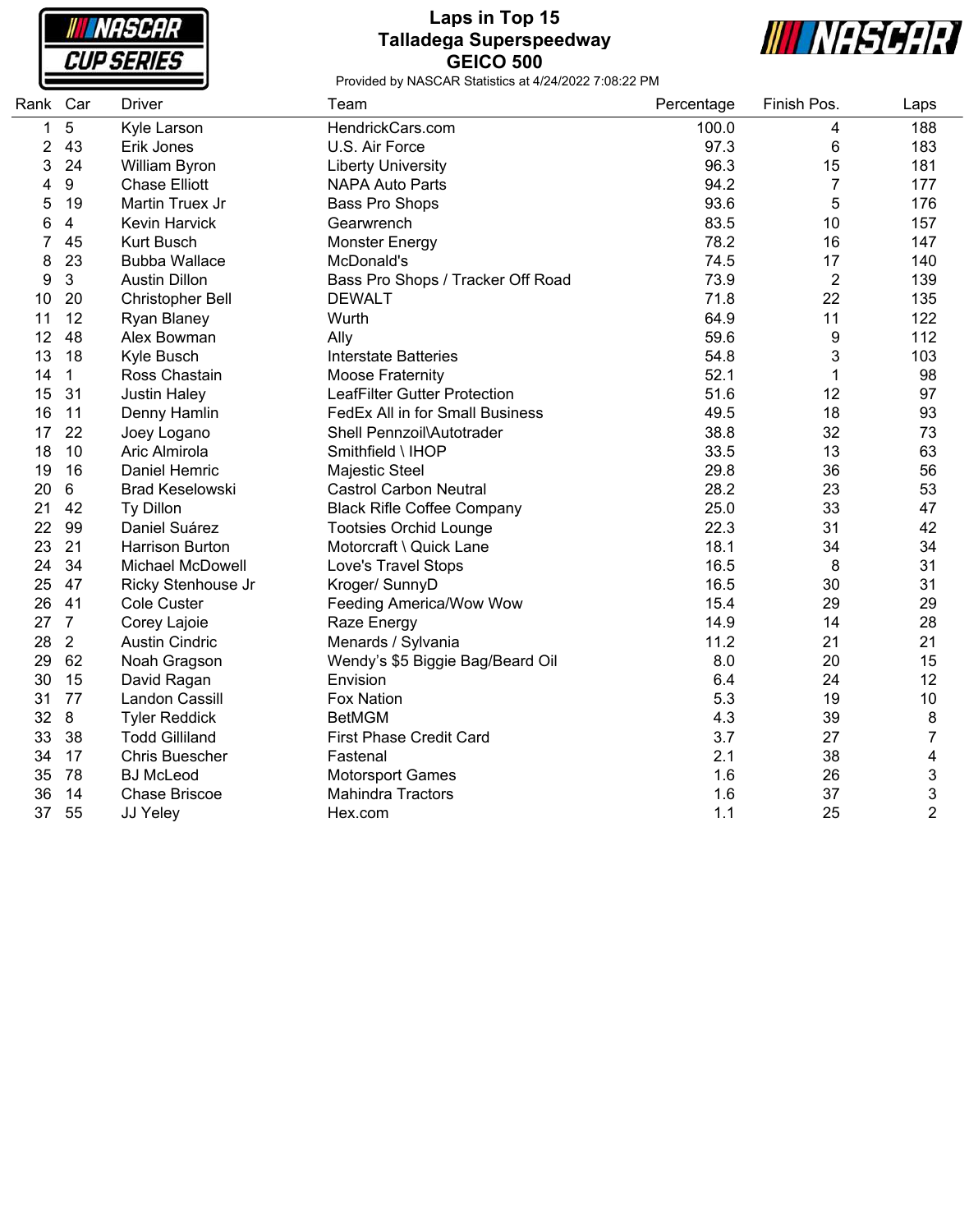| <b>NASCAR</b>     |  |
|-------------------|--|
| <i>CUP SERIES</i> |  |

#### **Laps Led Talladega Superspeedway GEICO 500**



| Rank Car |                | Driver                  | Team                            | Percentage | Finish Pos. | Laps |
|----------|----------------|-------------------------|---------------------------------|------------|-------------|------|
| 1.       | 24             | William Byron           | <b>Liberty University</b>       | 20.21      | 15          | 38   |
|          | 2 <sub>5</sub> | Kyle Larson             | HendrickCars.com                | 17.02      | 4           | 32   |
| 3        | 99             | Daniel Suárez           | <b>Tootsies Orchid Lounge</b>   | 30.43      | 31          | 28   |
| 4        | 43             | Erik Jones              | U.S. Air Force                  | 13.30      | 6           | 25   |
| 5        | 12             | <b>Ryan Blaney</b>      | Wurth                           | 12.23      | 11          | 23   |
| 6        | 23             | <b>Bubba Wallace</b>    | McDonald's                      | 7.98       | 17          | 15   |
|          | 11             | Denny Hamlin            | FedEx All in for Small Business | 4.79       | 18          | 9    |
| 8        | 20             | <b>Christopher Bell</b> | <b>DEWALT</b>                   | 3.74       | 22          |      |
| 9        | 18             | Kyle Busch              | Interstate Batteries            | 1.60       | 3           | 3    |
| 10       | 78             | <b>BJ</b> McLeod        | <b>Motorsport Games</b>         | 1.16       | 26          | 2    |
| 11       |                | Ross Chastain           | Moose Fraternity                | 0.53       |             |      |
| 12       |                | Corey Lajoie            | Raze Energy                     | 0.53       | 14          |      |
| 13       | 45             | Kurt Busch              | Monster Energy                  | 0.53       | 16          |      |
| 14       | 55             | JJ Yeley                | Hex.com                         | 0.54       | 25          |      |
| 15       | -41            | Cole Custer             | Feeding America/Wow Wow         | 1.02       | 29          |      |
| 16       | 22             | Joey Logano             | Shell Pennzoil\Autotrader       | 1.12       | 32          |      |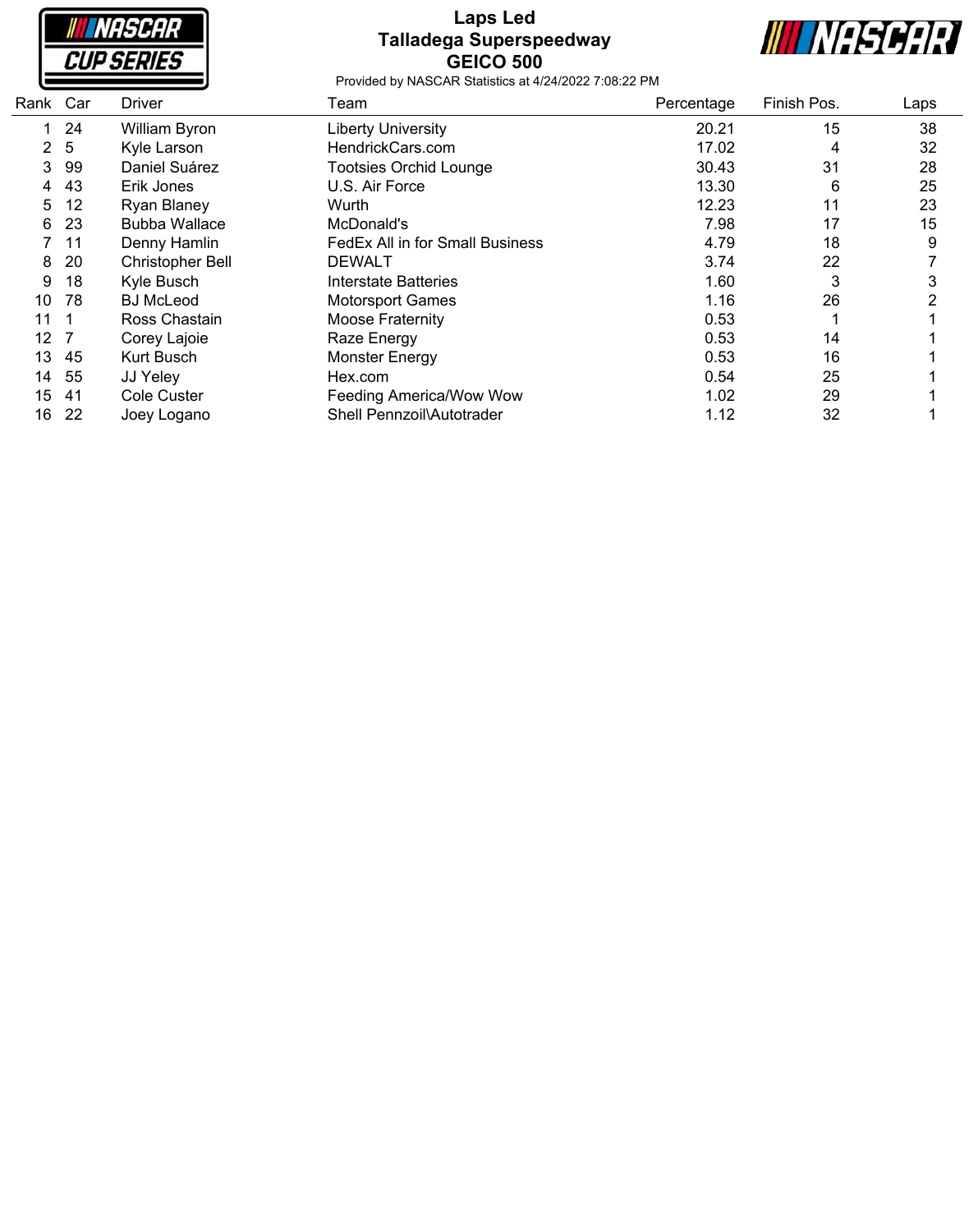| NASCAR            |  |
|-------------------|--|
| <i>CUP SERIES</i> |  |

## **Quality Passes Talladega Superspeedway GEICO 500**



| Rank | Car            | <b>Driver</b>           | Team                                          | Finish Pos.    | <b>Quality Passes</b> |
|------|----------------|-------------------------|-----------------------------------------------|----------------|-----------------------|
| 1    | 45             | <b>Kurt Busch</b>       | <b>Monster Energy</b>                         | 16             | 230                   |
| 2    | 43             | Erik Jones              | U.S. Air Force                                | 6              | 223                   |
| 3    | 9              | <b>Chase Elliott</b>    | <b>NAPA Auto Parts</b>                        | $\overline{7}$ | 215                   |
| 4    | 23             | <b>Bubba Wallace</b>    | McDonald's                                    | 17             | 214                   |
| 5    | 4              | <b>Kevin Harvick</b>    | Gearwrench                                    | 10             | 203                   |
| 6    | 19             | Martin Truex Jr         | Bass Pro Shops                                | 5              | 199                   |
|      | 48             | Alex Bowman             | Ally                                          | 9              | 198                   |
| 8    | 3              | <b>Austin Dillon</b>    | Bass Pro Shops / Tracker Off Road             | 2              | 187                   |
| 9    | 5              | Kyle Larson             | HendrickCars.com                              | 4              | 180                   |
| 10   | 31             | <b>Justin Haley</b>     | <b>LeafFilter Gutter Protection</b>           | 12             | 177                   |
| 11   | 20             | <b>Christopher Bell</b> | <b>DEWALT</b>                                 | 22             | 159                   |
| 12   | 12             | Ryan Blaney             | Wurth                                         | 11             | 143                   |
| 13   | 24             | William Byron           | <b>Liberty University</b>                     | 15             | 141                   |
| 14   | 18             | Kyle Busch              | <b>Interstate Batteries</b>                   | 3              | 135                   |
| 15   | 22             | Joey Logano             | Shell Pennzoil\Autotrader                     | 32             | 132                   |
| 16   | 11             | Denny Hamlin            | FedEx All in for Small Business               | 18             | 116                   |
| 17   | 1              | Ross Chastain           | Moose Fraternity                              | 1              | 114                   |
| 18   | 10             | Aric Almirola           | Smithfield \ IHOP                             | 13             | 108                   |
| 19   | 42             | Ty Dillon               | <b>Black Rifle Coffee Company</b>             | 33             | 93                    |
| 20   | 21             | <b>Harrison Burton</b>  | Motorcraft \ Quick Lane                       | 34             | 75                    |
| 21   | 16             | <b>Daniel Hemric</b>    | Majestic Steel                                | 36             | 68                    |
| 22   | 6              | <b>Brad Keselowski</b>  | <b>Castrol Carbon Neutral</b>                 | 23             | 66                    |
| 23   | 41             | <b>Cole Custer</b>      | <b>Feeding America/Wow Wow</b>                | 29             | 63                    |
| 24   | 47             | Ricky Stenhouse Jr      | Kroger/ SunnyD                                | 30             | 49                    |
| 25   | $\overline{7}$ | Corey Lajoie            | Raze Energy                                   | 14             | 42                    |
| 26   | $\overline{2}$ | <b>Austin Cindric</b>   | Menards / Sylvania                            | 21             | 36                    |
| 27   | 99             | Daniel Suárez           | <b>Tootsies Orchid Lounge</b>                 | 31             | 36                    |
| 28   | 62             | Noah Gragson            | Wendy's \$5 Biggie Bag/Beard Oil Distributing | 20             | 35                    |
| 29   | 77             | <b>Landon Cassill</b>   | <b>Fox Nation</b>                             | 19             | 32                    |
| 30   | 34             | <b>Michael McDowell</b> | Love's Travel Stops                           | 8              | 31                    |
| 31   | 8              | <b>Tyler Reddick</b>    | <b>BetMGM</b>                                 | 39             | 20                    |
| 32   | 38             | <b>Todd Gilliland</b>   | <b>First Phase Credit Card</b>                | 27             | 18                    |
| 33   | 17             | <b>Chris Buescher</b>   | Fastenal                                      | 38             | 16                    |
| 34   | 15             | David Ragan             | Envision                                      | 24             | 13                    |
| 35   | 14             | <b>Chase Briscoe</b>    | <b>Mahindra Tractors</b>                      | 37             | 11                    |
| 36   | 78             | <b>BJ McLeod</b>        | <b>Motorsport Games</b>                       | 26             |                       |